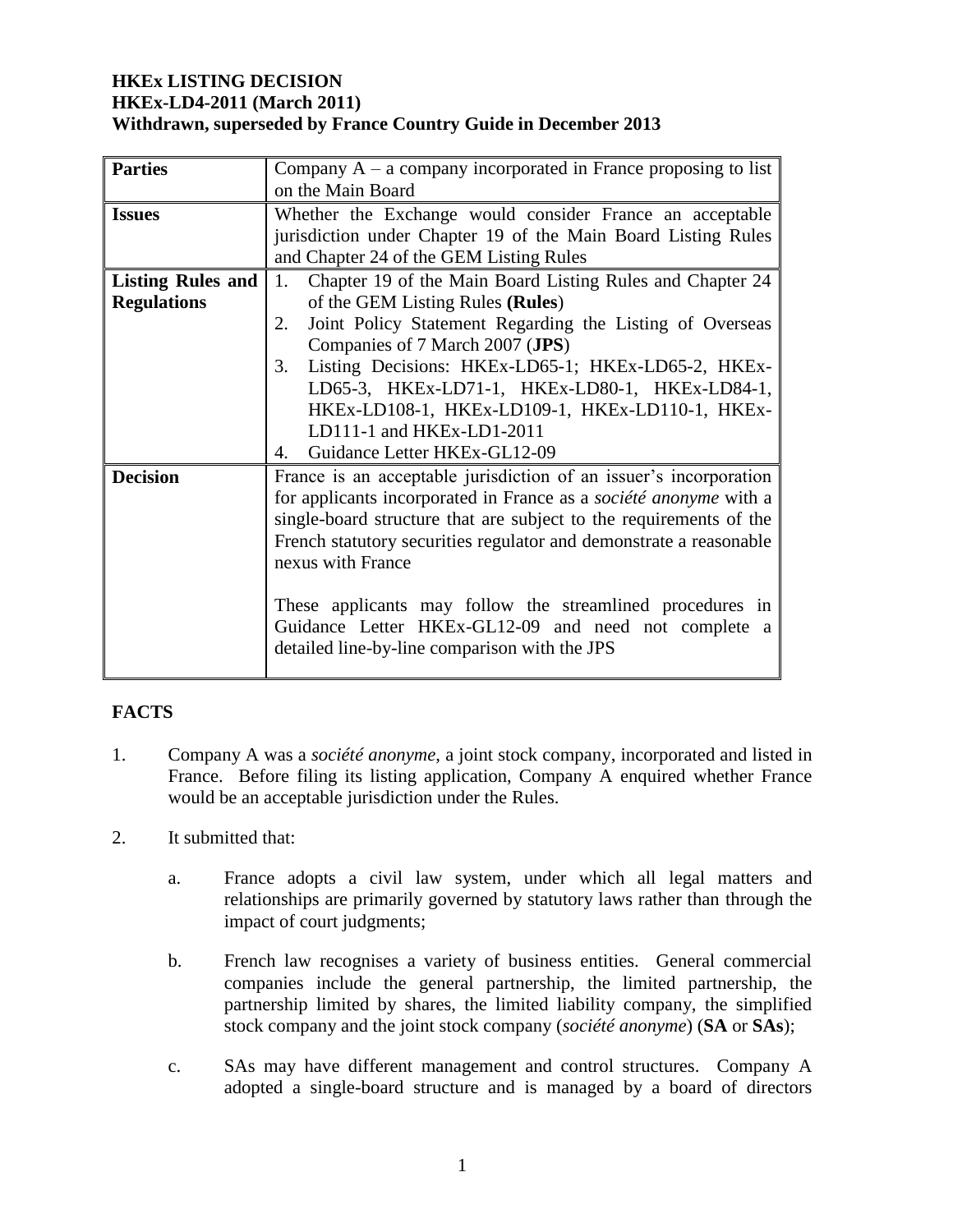(**Board**), a chairman of the Board and a chief executive officer who is not necessarily a Board member; and

- d. Autorité des marchés financiers (**AMF**), the statutory securities regulator in France, is a full signatory to the IOSCO Multilateral Memorandum of Understanding Concerning Consultation and Cooperation and the Exchange of Information (**IOSCO MMoU**). It also maintains a Memorandum Regarding Administrative Arrangements with the Securities and Futures Commission (**SFC**) for the purposes of exchange of information and investigatory assistance.
- 3. Company A submitted a comparison table comparing the Hong Kong Companies Ordinance (**HKCO**) with the relevant French laws and regulations, including the AMF regulations applicable to it, on shareholder protection matters based on the JPS.

## **APPLICABLE RULES, REGULATIONS AND PRINCIPLES**

- 4. All listing applicants must ensure that they are able to and will comply with the Rules, the Securities and Futures Ordinance (**SFO**) and the Hong Kong Codes on Takeovers and Mergers and Share Repurchases (**Takeovers Codes**).
- 5. Chapter 19 of the Main Board Rules and Chapter 24 of the GEM Rules provide a general framework for overseas companies seeking a listing on the Exchange. In particular, under Main Board Rule 19.05(1)(b) and GEM Rules 24.05(1)(b), when considering the primary listing of securities of an overseas issuer, the Exchange may refuse the listing if it is not satisfied that the overseas issuer is incorporated in a jurisdiction which offers at least equivalent standards of shareholder protection to Hong Kong.
- 6. Where the Exchange believes that overseas issuer's jurisdiction of incorporation does not provide shareholder protection standards equivalent to those in Hong Kong, it may approve the listing of the overseas issuer if it makes the variations to its constitutive documents the Exchange requires (see Notes to Main Board Rule 19.05(1) and GEM Rule 24.05(1)).
- 7. The JPS formalises this process by setting out a list of shareholder protection areas the Exchange takes into account.
- 8. The standards in the JPS were compared against the standards of different overseas jurisdictions in Listing Decisions HKEx-LD65-1, HKEx-LD65-2, HKEx-LD65-3, HKEx-LD71-1, HKEx-LD80-1, HKEx-LD84-1, HKEx-LD108-1, HKEx-LD109-1, HKEx-LD110-1, HKEx-LD111-1 and HKEx-LD1-2011.
- 9. Guidance Letter HKEx-GL12-09 sets out Streamlined Procedures for listing overseas companies (**Streamlined Procedures**). Under it, a potential applicant can benchmark the shareholder protection standards in its home jurisdiction to any one of the recognised or accepted jurisdictions, instead of benchmarking to Hong Kong.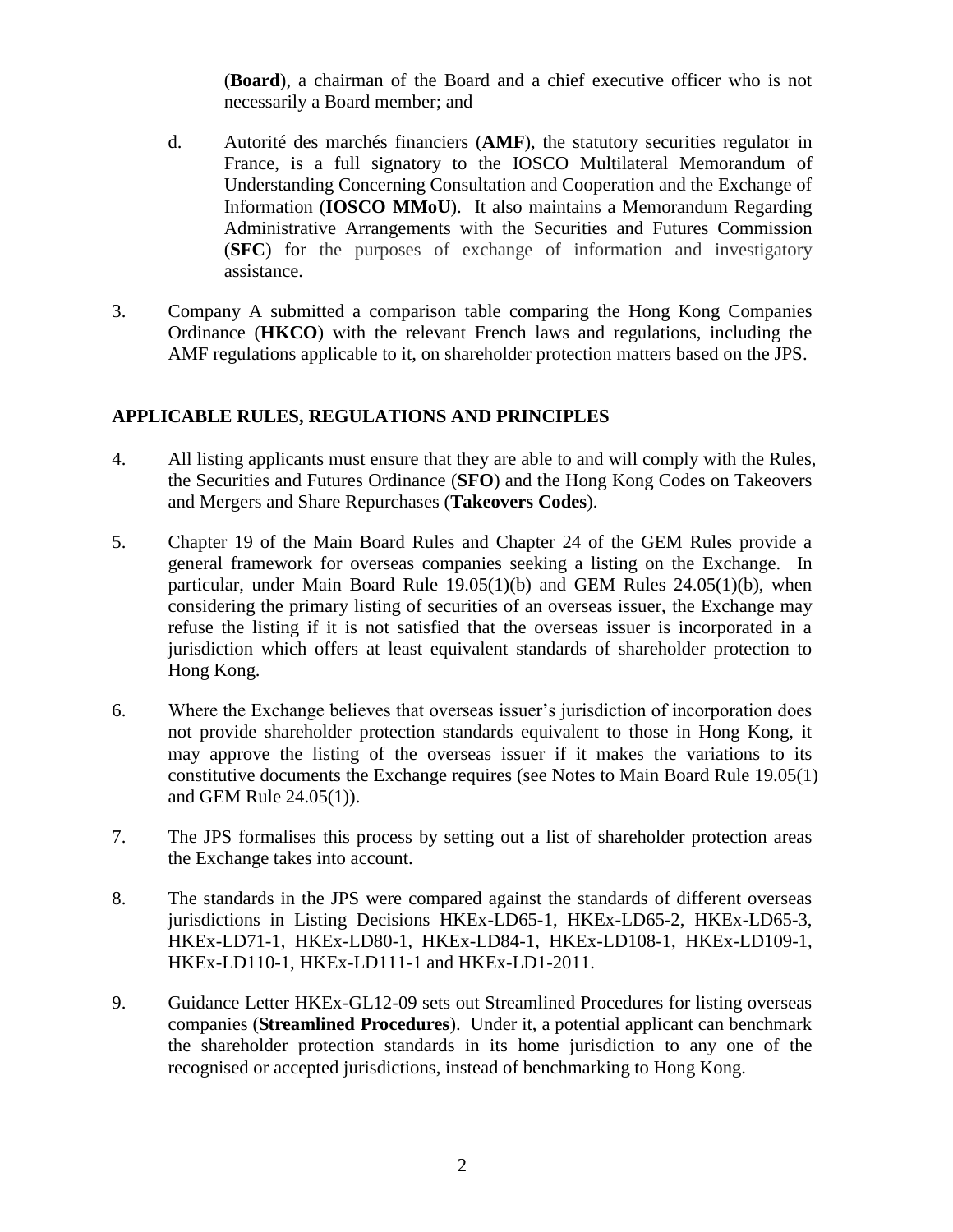10. Where an applicant proposes to change its corporate practices (e.g., by amending its constitutive document or administrative procedures) to achieve equivalence with the shareholder protection standards of Hong Kong or another recognised or accepted jurisdiction, there may be more than one acceptable way to do so. The Exchange does not prescribe the method used.

## **ANALYSIS**

### *Matters under the JPS*

- 11. The Exchange noted certain differences in shareholder protection standards between the HKCO and French laws and regulations:
	- a. areas where the shareholder protection standards under French laws and regulations are considered comparable with or even more stringent than the HKCO (**Appendix I**); and
	- b. areas where amending the articles of association to achieve shareholder protection standards at least equivalent to or broadly commensurate with those under the HKCO is not legally possible (**Legal Impossibilities**).
- 12. Where the JPS merely requires clearly stating the circumstances of a particular shareholder protection matter (e.g., Items  $1(g)$  and  $4(e)$  of the JPS), Company A would make relevant disclosures of any regulatory differences in its listing document.
- 13. With France being a historical base for its headquarters and operations, Company A demonstrated that there was a reasonable nexus between its place of incorporation and its operations.
- 14. Company A submitted that French laws and regulations and the proposed disclosure in the listing document would provide a shareholder protection level comparable to that in Hong Kong.

*Legal Impossibility 1: Item 1 (b) of the JPS – Court petition to cancel class rights variation*

- 15. Unlike the HKCO, French law does not expressly provide the shareholders of the concerned class with a right to petition the court to cancel the class rights variation. However, it gives them a general right to contest the abuse by the majority shareholders to the detriment of the minority and the interests of SA.
- 16. Company A submitted that it was not legally possible under French law to amend its articles of association to provide for the right of the affected class members to petition the court to cancel the class rights variation. Despite the absence of a court petition right, the Exchange considered that the alternative protection under French law was comparable to that under Hong Kong law.

*Legal Impossibility 2: Item 1(e) of the JPS – Removal of auditors*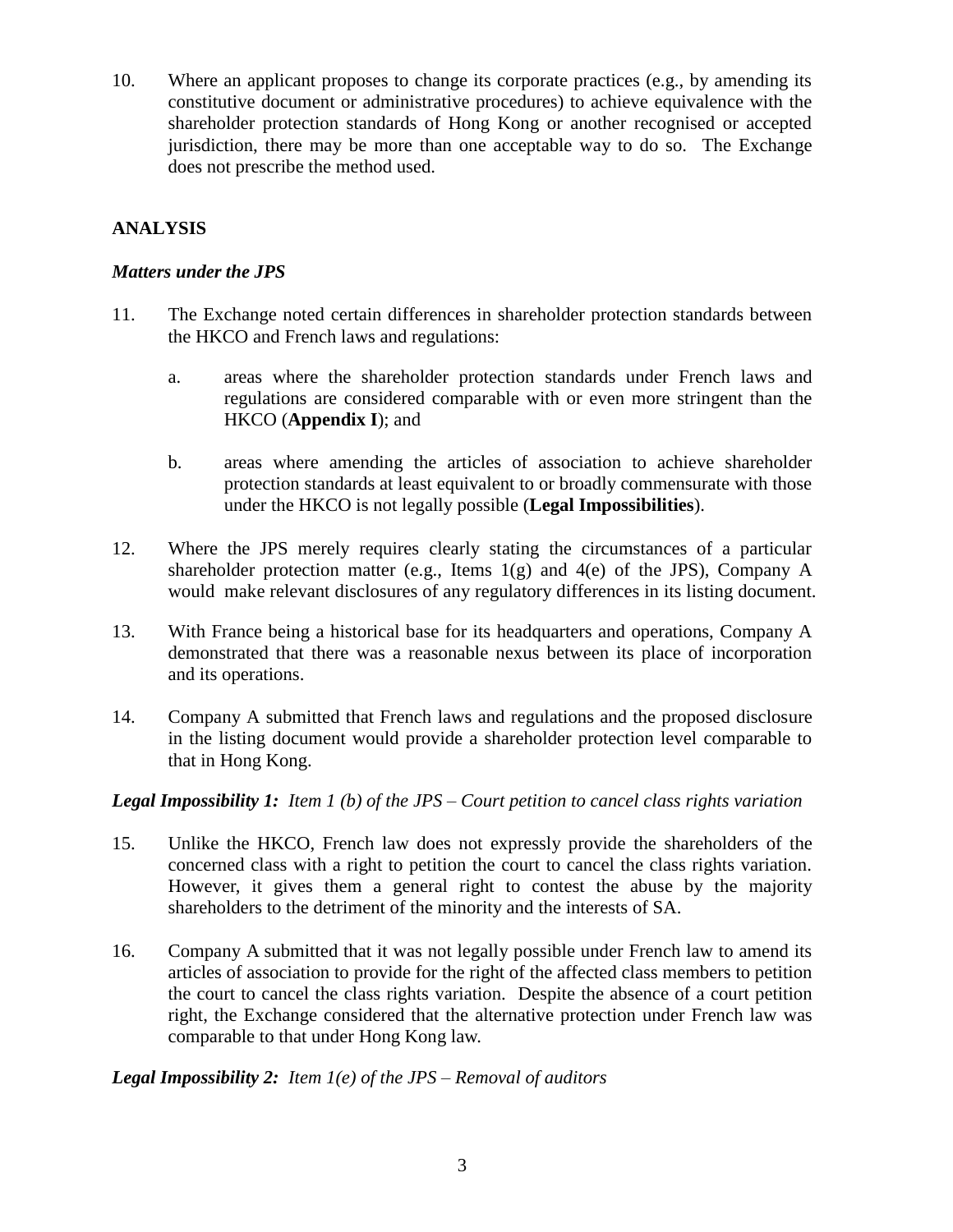- 17. While under the HKCO the removal of auditors must be approved by a majority vote in a general shareholder meeting, under French law the auditors may only be removed through a court order upon request by different bodies, including shareholders representing at least 5% of the share capital or a duly qualified association of shareholders.
- 18. Company A submitted that it was not legally possible under French law to amend its articles of association to provide for the right to remove the auditors in a shareholder meeting. The Exchange considered that the shareholder protection under French law was comparable to that under Hong Kong law.

#### *Legal Impossibility 3: Item 1(e) of the JPS – Remuneration of auditors*

- 19. Under the HKCO, remuneration of auditors is approved by a majority vote in a general shareholder meeting. However, under French law the auditors' remuneration in listed companies is agreed upon between the auditors and SA represented by the CEO. French law affords alternative protection which includes (i) the duty of the CEO to act in the SA's best interests in negotiations with the auditors regarding their remuneration, (ii) the requirement that a listed SA must maintain an audit committee to ensure that the remuneration paid to the auditors does not affect their independence, and (iii) a full disclosure of the auditors' remuneration.
- 20. Company A submitted that under French law the CEO had the authority to approve the auditors' remuneration and it was not legally possible to amend its articles of association to provide for a shareholders' approval of the auditors' remuneration. Taking into account the legal impossibility and that Company A would be under the supervision of the AMF, the Exchange considered that the alternative protection under French law was comparable to that under Hong Kong law.

## *Legal Impossibility 4: Item 1(f) of the JPS – Availability of members' register*

- 21. Under the HKCO, the members' register must be open for inspection by members although a temporary closure of the register is allowed.
- 22. French law allows any member to access the list of members holding shares in registered form only within fifteen days before the general meeting. It is unclear whether the list of members may be made available outside the SA's registered office in France. Adopting a prudent approach, Company A would maintain the list of members at its registered office in France only.
- 23. French law also requires the Company to disclose beneficial shareholdings above 5%.
- 24. Company A would maintain in Hong Kong a branch register of Hong Kong members open for inspection by members on conditions comparable to those under Hong Kong law. The fifteen-day access limit under French law would not apply to this register. The Exchange considered that French law and the alternative measures would provide a comparable level of shareholder protection to that in Hong Kong.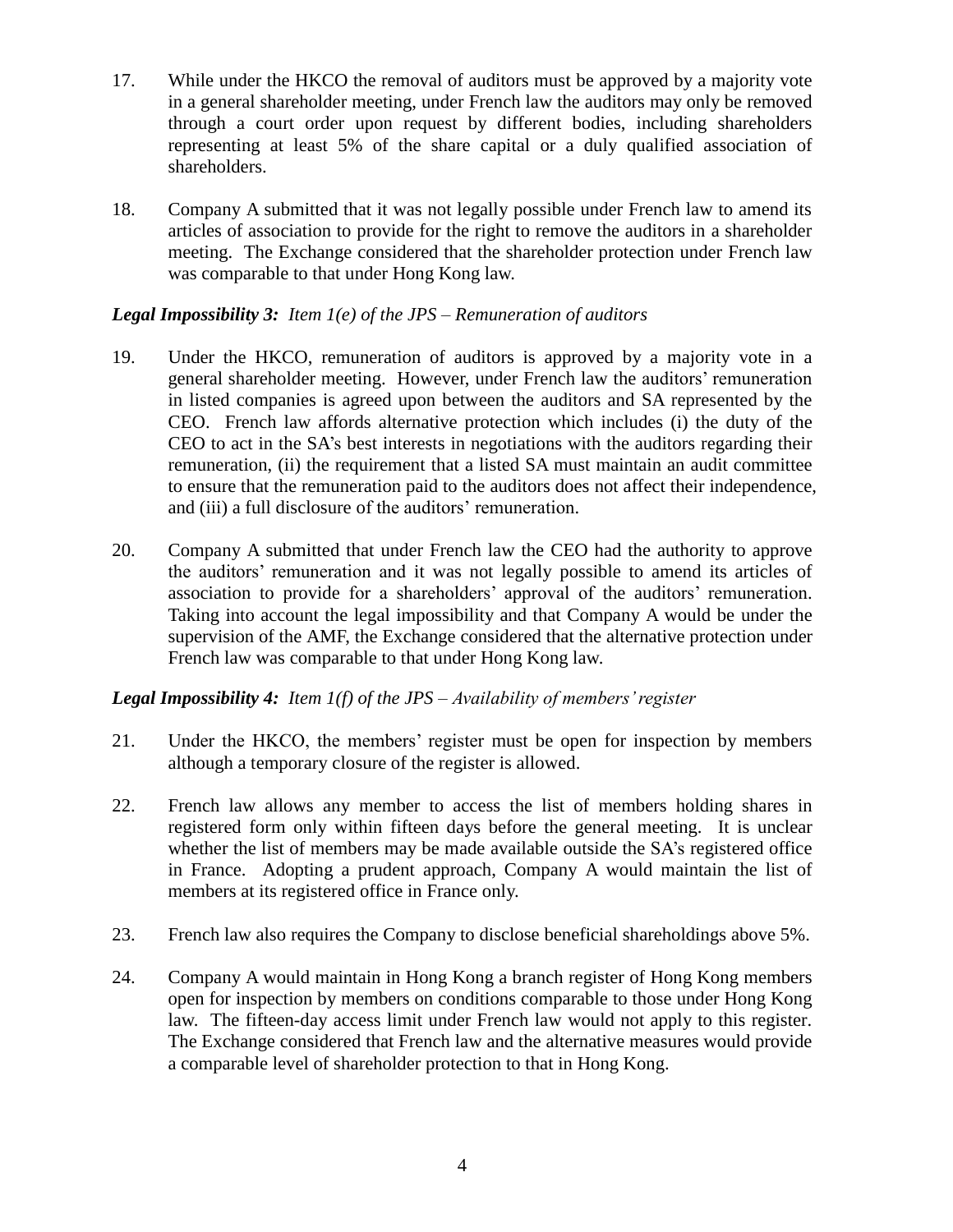*Legal Impossibility 5: Item 2(e) of the JPS – Right of a recognised clearing house to appoint proxies/corporate representatives*

- 25. Under the HKCO, any member of a company, including a recognised clearing house within the meaning of the SFO or its nominee (i.e., HKSCC Nominees Limited), may appoint a corporate representative or a proxy to attend general meetings on the member's behalf with rights to speak and vote on proposed resolutions. However, under French law, the right to attend and vote, either in person or by proxy, at general meetings belongs to the beneficial owners only. HKSCC Nominees Limited holding shares on behalf its participants in a nominee capacity would not have such right under French law.
- 26. The rationale of Item 2(e) of the JPS is to ensure that a member holding shares through HKSCC Nominees Limited may vote, attend and speak at the issuer's general meetings as a corporate representative of HKSCC Nominees Limited. Company A demonstrated that the French system, though different from Hong Kong, equally enables any member of an SA to exercise the rights to vote, attend and speak at all general meetings and to receive corporate communication materials.
- 27. However, Company A must cooperate with HKSCC Nominees Limited and other parties to adopt logistical arrangements to enable its members holding shares through HKSCC Nominees Limited to enjoy all rights of a member. These arrangements would include alternative ways to pass the voting instructions that HKSCC Nominees Limited collected from its participants to Company A, and new forms of attendance permit to enable the rightful members to identify themselves to Company A to attend general meetings.

## *Legal Impossibility 6: Item 3(e) of the JPS – Payment to a director as compensation for loss of office or retirement*

- 28. Under the HKCO, any payment to directors as compensation for loss of office or retirement must be approved by the shareholders. French law distinguishes between "executives" (i.e., Chairman of the Board, CEO and Deputy CEO) whose compensation agreements must be approved by the shareholders, and "directors" whose compensation is provided by law. French law does not provide for any specific directors' compensation for loss of office or retirement.
- 29. Company A submitted that it was not legally possible to amend its articles of association to provide for the shareholders' approval of directors' compensation for loss of office or retirement. The Exchange did not consider that the French law approach prejudices shareholder protection as compared to Hong Kong law.

# *Legal Impossibility 7: Item 4(b) of the JPS – Court confirmation of share capital reduction*

30. Unlike the HKCO, French law does not require the court confirmation of share capital reduction, but affords alternative protection which includes (i) observance of a mandatory solvency ratio and the principle of equality among shareholders, (ii)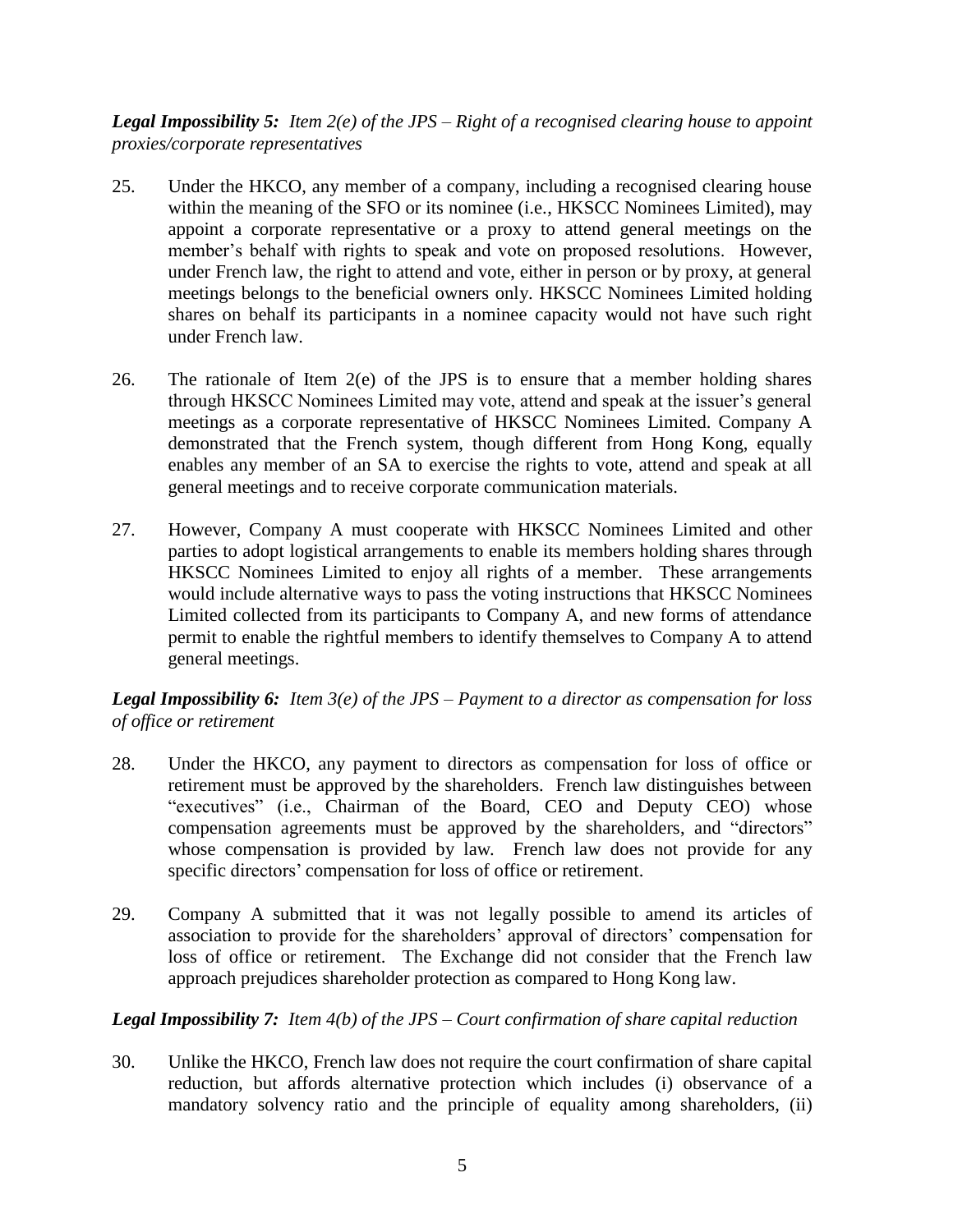presenting the assessment of and the reasons for the share capital reduction in the auditors' report at the shareholder meeting, (iii) general right of shareholders to contest the abuse by the majority shareholders, and (iv) filing the minutes of the shareholder meeting approving the share capital reduction with the court registrar except for the share capital reduction due to accumulated losses.

31. Company A submitted that it was not legally possible under French law to amend its articles of association to provide for the court confirmation of share capital reduction. In light of the alternative protection the Exchange considered that the overall protection under French law was comparable to that under Hong Kong law.

### **CONCLUSION**

- 32. France is an acceptable jurisdiction of an issuer's incorporation for applicants incorporated in France as an SA with a single-board structure that are subject to the requirements of the AMF and demonstrate a reasonable nexus with France.
- 33. They will be required to submit at the time of filing their listing application:
	- a. a confirmation from the sponsor that it has considered and reviewed all material shareholder protection areas in its due diligence review under Practice Note 21 to the Main Board Rules or Practice Note 2 to the GEM Rules, and that it is independently satisfied that the protection afforded to the applicant's shareholders by French laws and regulations is at least equivalent to or broadly commensurate with that in Hong Kong; and
	- b. a legal opinion and the sponsor's confirmation that the applicant's constitutive documents do not contain provisions preventing it from complying with the Rules, the SFO – Part XV, and the Takeovers Codes.
- 34. Applicants of other corporate types or management structure that are not subject to the regulation by the AMF or have not implemented specific shareholder protection measures adopted by Company A must consider the JPS and address any further differences in shareholder protections.

## **NOTES TO ISSUERS AND MARKET PRACTITIONERS**

### **For any questions relating to this Listing Decision please feel free to contact the Listing Division.**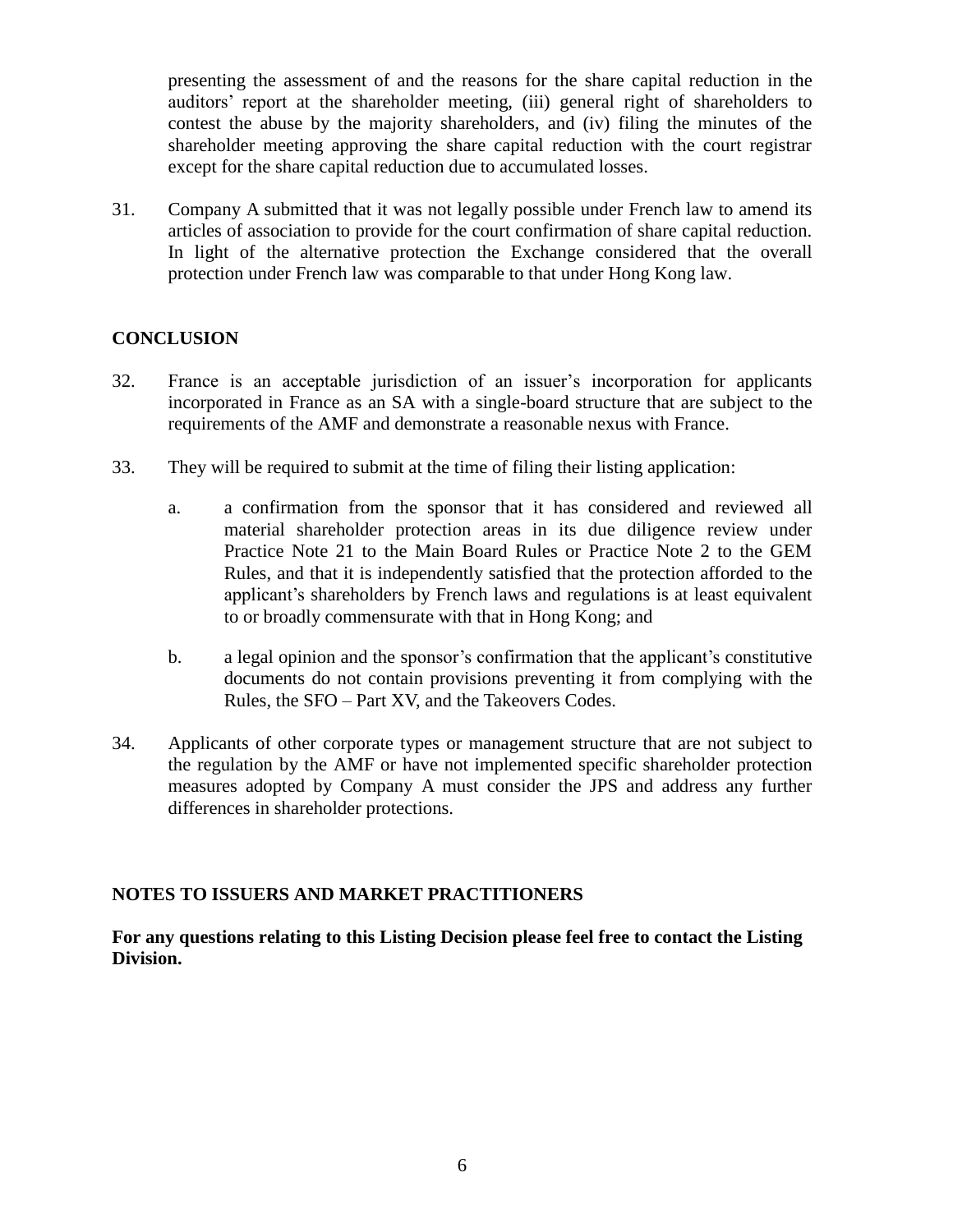# **Areas where the shareholder protection standards under French laws and regulations are considered comparable with or even more stringent than that the HKCO**

| <b>JPS</b>       | Shareholder protection standards applicable to                                                                                                                                                                                                                                                                                                                                                                                                                                        |
|------------------|---------------------------------------------------------------------------------------------------------------------------------------------------------------------------------------------------------------------------------------------------------------------------------------------------------------------------------------------------------------------------------------------------------------------------------------------------------------------------------------|
| <b>Item</b>      | SAs subject to the regulation and compliance requirements of the AMF                                                                                                                                                                                                                                                                                                                                                                                                                  |
| $\bm{l}$         | Corporate structure that clearly protects principal shareholder rights                                                                                                                                                                                                                                                                                                                                                                                                                |
| 1(a)             | The shareholder approval threshold for the amendments of the articles of association<br>is a two-third majority vote. Under the Streamlined Procedures, where the HKCO<br>requires a three-quarter majority vote for passing certain resolutions, the Exchange<br>regards a voting threshold of two-third as acceptable though not strictly equivalent.                                                                                                                               |
| 1(b)             | The shareholder approval threshold for the variation of the share class rights is a<br>two- third majority vote in compliance with the Streamlined Procedures.                                                                                                                                                                                                                                                                                                                        |
| 1(c)             | The liability of a shareholder may not be increased without her/his prior consent.                                                                                                                                                                                                                                                                                                                                                                                                    |
| 1(d)             | The shareholder approval threshold for the voluntary winding-up is a two-third<br>majority vote in compliance with the Streamlined Procedures.                                                                                                                                                                                                                                                                                                                                        |
| 1(e)             | Statutory auditors are appointed by a majority vote in a general meeting.                                                                                                                                                                                                                                                                                                                                                                                                             |
| $\boldsymbol{2}$ | Fair proceedings for general meetings to enable shareholders to utilise their rights<br>in full                                                                                                                                                                                                                                                                                                                                                                                       |
| 2(a)             | Under French law, an annual general meeting must be held within six months from<br>the end of financial year. For a listed SA, it is practically not possible to hold an<br>annual general meeting within the first quarter after the end of financial year, and the<br>time period between two annual general meetings of listed companies would not<br>exceed fifteen months. In practice, Company A usually holds its annual meetings<br>around the same date every twelve months. |
| 2(b)             | Shareholders or a duly qualified association of shareholders holding more than 5%<br>of SA's share capital may request convening a shareholder meeting through a<br>judicially appointed representative. Shareholders holding at least 5% of the share<br>capital may propose items or draft resolutions at general meetings even if convened<br>by others. The shareholding threshold for SAs with a share capital exceeding Euro<br>750,000 is lower.                               |
| 2(c)             | Under a double notice system a notice of the shareholder meeting (avis de réunion) is<br>given at least thirty five days before the meeting and a convening notice (avis de<br><i>convocation</i> ) is given at least fifteen days before the meeting.                                                                                                                                                                                                                                |
| 2(d)             | French laws and regulations applicable to a listed SA set forths the provisions as to<br>meetings and votes comparable to those under the HKCO.                                                                                                                                                                                                                                                                                                                                       |
| 2(f)             | The rationale of the right to demand a poll is to ensure the voting in proportion to the<br>shareholding (i.e., maintenance of the "one share, one vote" principle irrespective of<br>the number of attendees at a shareholder meeting). SA's shareholders have one vote<br>per share held, except for the shares with double voting rights or preferred shares<br>without voting rights, if applicable.                                                                              |